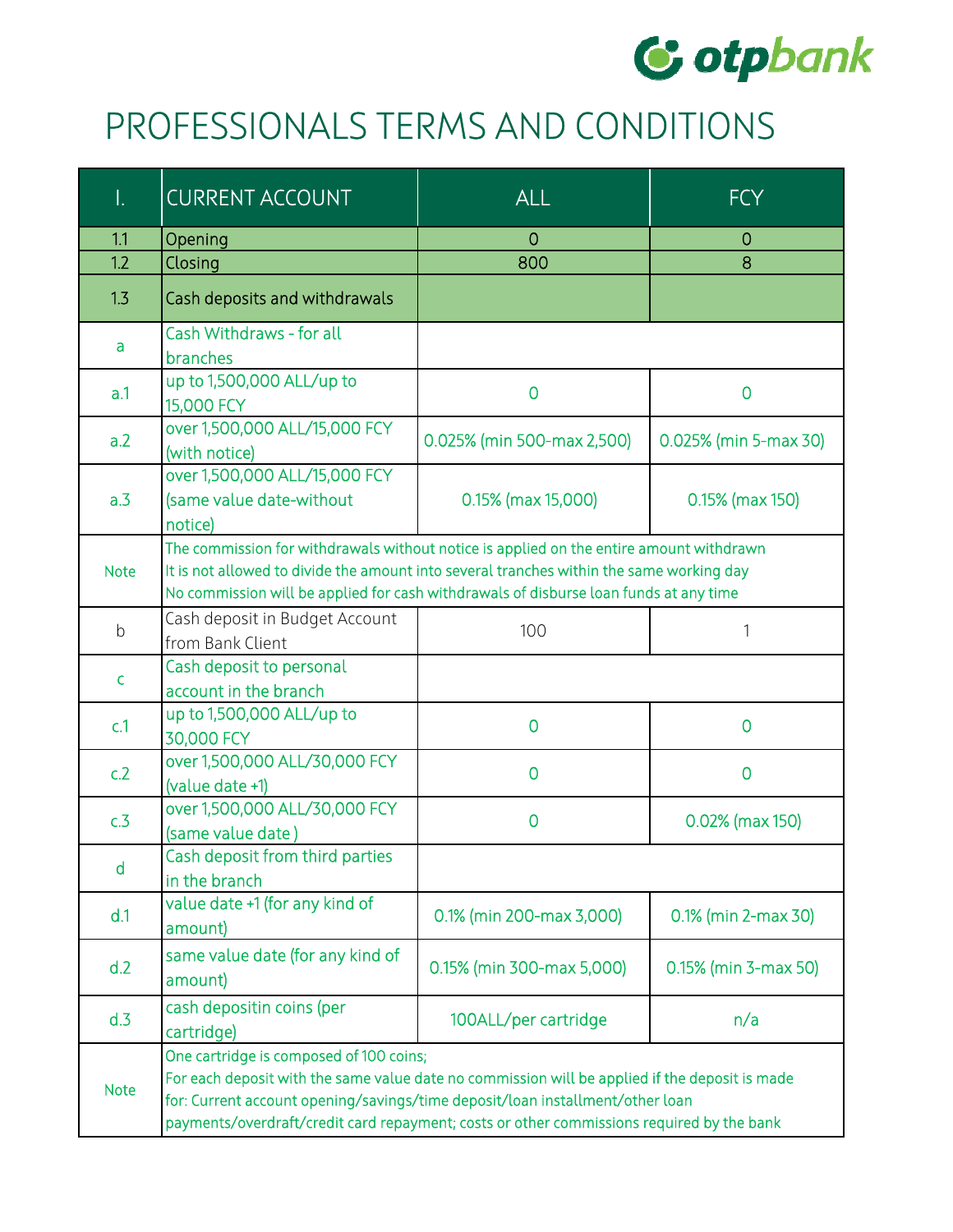

| 1.4           | Monthly maintenance fee                                                    | 250                          | 2.5            |
|---------------|----------------------------------------------------------------------------|------------------------------|----------------|
| <b>Note</b>   | The monthly maintenance fee for farmers category will remain ALL 200/month |                              |                |
| 1.5           | Limits for ATM deposit transactions *                                      |                              |                |
| a             | Daily Limit                                                                | 5'000 Euro (Equivalent ALL)  |                |
| $\mathfrak b$ | Weekly Limit                                                               | 10'000 Euro (Equivalent ALL) |                |
|               | Monthly Limit                                                              | 20'000 Euro (Equivalent ALL) |                |
| 1.5           | Minimum balance in the                                                     | 5,000                        | 50             |
| 1.6           | Account statement                                                          | 300                          | 3              |
| 1.7           | Automatic payment order per                                                | 100                          |                |
|               | transaction                                                                |                              |                |
| 1.8           | Banknote exchange for OTP                                                  | 0.5% (min 500)               | $0.5%$ (min 5) |
|               | <b>Clients</b>                                                             |                              |                |

| II.           | <b>SAVINGS AND TERM</b><br><b>DEPOSIT</b>                                                                                                                       | <b>ALL</b> | <b>FCY</b>        |
|---------------|-----------------------------------------------------------------------------------------------------------------------------------------------------------------|------------|-------------------|
| 2.1           | Minimum for opening                                                                                                                                             |            |                   |
| a             | Term Deposit                                                                                                                                                    | 50,000     | 500               |
| b             | <b>Elastic Deposits</b>                                                                                                                                         | 30,000     | 300               |
| $\mathsf{C}$  | Elastic Deposits closure                                                                                                                                        | 500        | 5                 |
| 2.2           | Maintenance fee (yearly<br>commission)                                                                                                                          |            |                   |
| a             | Term Deposit*                                                                                                                                                   | ∩          | Ω                 |
| $\mathfrak b$ | <b>Elastic Deposits</b>                                                                                                                                         | 200        | っ                 |
| 2.3           | Commission for statement of<br>deposit                                                                                                                          | $\theta$   | $\left(\,\right)$ |
| Note          | If the client will close the Term Deposit before the maturity date, the interest rate of the deposit will<br>be the same with the current account interest rate |            |                   |

| Ш     | <b>PAPER PAYMENTS</b>        | <b>ALL</b>                                                                               | <b>FCY</b>                                                                                      |
|-------|------------------------------|------------------------------------------------------------------------------------------|-------------------------------------------------------------------------------------------------|
| 3.1   | <b>Outgoing Transfer</b>     |                                                                                          |                                                                                                 |
| a     | National Transfers           |                                                                                          |                                                                                                 |
| $a-1$ | Within OTP                   |                                                                                          |                                                                                                 |
| $a-2$ | Within OTP in Budget Account | 50                                                                                       | 0.5                                                                                             |
| $a-3$ | In the other banks           | 500 LEKË (for payments up to<br>1,499,999)<br>1,500 LEKË(for payments over<br>1,500,000) | NE EUR 0.2% (min 6 max<br>50)<br>OTHER FCY (USD, GBP,<br>CAD, CHF) 0.20 %<br>(min 10 - max 200) |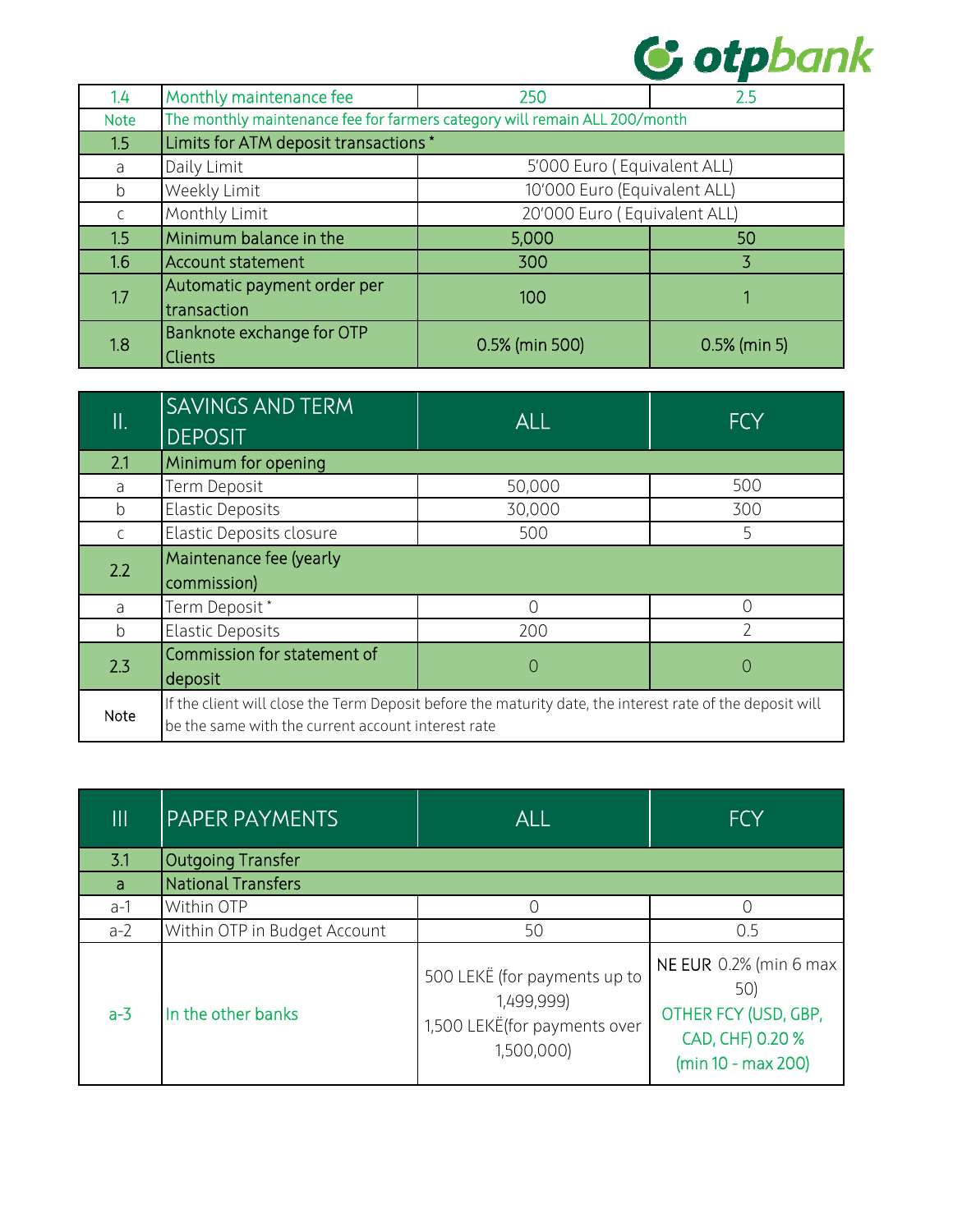

|              |                                                                                                      |                        | EUR 0                    |
|--------------|------------------------------------------------------------------------------------------------------|------------------------|--------------------------|
| $a-4$        | Swift                                                                                                | N/A                    | Other FCY (USD, GBP,     |
|              |                                                                                                      |                        | <b>CAD, CHF) 10</b>      |
|              |                                                                                                      | 0,05%                  | 0.05%                    |
| $a-5$        | Payments within the Value Date                                                                       | (min 5000 - max 20000) | (min 50 - max 200)       |
| $\mathsf b$  | International                                                                                        |                        |                          |
|              |                                                                                                      |                        | 0.20%                    |
| $b-1$        | <b>Transfer Commission</b>                                                                           | N/A                    | (min 10 - max 200)       |
| $\mathsf{C}$ | <b>Common Commissions</b>                                                                            |                        |                          |
| $c-1$        | Payments within the Value Dates                                                                      | 0,05%                  | 0.05%                    |
|              | Comm. for IBAN missing (when                                                                         |                        |                          |
| $c-2$        | mandatory)                                                                                           | N/A                    | 10                       |
| $c-3$        | <b>SWIFT commission</b>                                                                              | N/A                    | 10                       |
|              |                                                                                                      |                        |                          |
| $C-4$        | Annulations/ Modification                                                                            | 2500                   | 25                       |
|              |                                                                                                      |                        |                          |
|              |                                                                                                      | 5000                   | 50                       |
| $c-5$        | Investigation                                                                                        |                        |                          |
| $c-6$        | Transit Transfer                                                                                     | N/A                    | 0.1% (min 10 - max 50)   |
|              |                                                                                                      |                        |                          |
| $c-7$        | SWIFT message delivery (yearly                                                                       | 600                    | 5                        |
|              | fee)                                                                                                 |                        |                          |
|              |                                                                                                      |                        |                          |
|              | When the commissions are "OUR", we have to add the correspondent bank expenses. For the              |                        |                          |
| Note         | payments in GBP and in CHF the commission "OUR" will be the equivalent of 25 GBP / CHF according     |                        |                          |
|              | to the currency of the transfer. We have not included the commission of the other banks that have to |                        |                          |
|              | be paid by the client.                                                                               |                        |                          |
| 3.2          | <b>INCOMING TRANSFER</b>                                                                             |                        |                          |
| a            | National within OTP                                                                                  |                        |                          |
|              |                                                                                                      |                        | EUR 0                    |
| $a-1$        | <b>OTP Clients</b>                                                                                   | $\overline{O}$         | OTHER FCY (USD, GBP,     |
|              |                                                                                                      |                        | CAD, CHF) 0.15% (min 6 - |
|              |                                                                                                      |                        | max 50)                  |
| $a-2$        | Transfer Return commission                                                                           | 2000                   | 15                       |
|              | Investigation commission for                                                                         |                        |                          |
| $a-3$        | incoming transfers with                                                                              | 500                    | 5                        |
|              | discrepancy                                                                                          |                        |                          |
| $\mathsf b$  | <b>International Transfer</b>                                                                        |                        |                          |
| $b-1$        | <b>OTP Clients</b>                                                                                   | N/A                    | 0.15%                    |
|              |                                                                                                      |                        | (min 7- max 70)          |
| $b-2$        | Transfer Return commission                                                                           | N/A                    | 20                       |
|              | Investigation commission for                                                                         |                        |                          |
| $b-3$        | incoming transfers with                                                                              | 500                    | 5                        |
|              | discrepancy                                                                                          |                        |                          |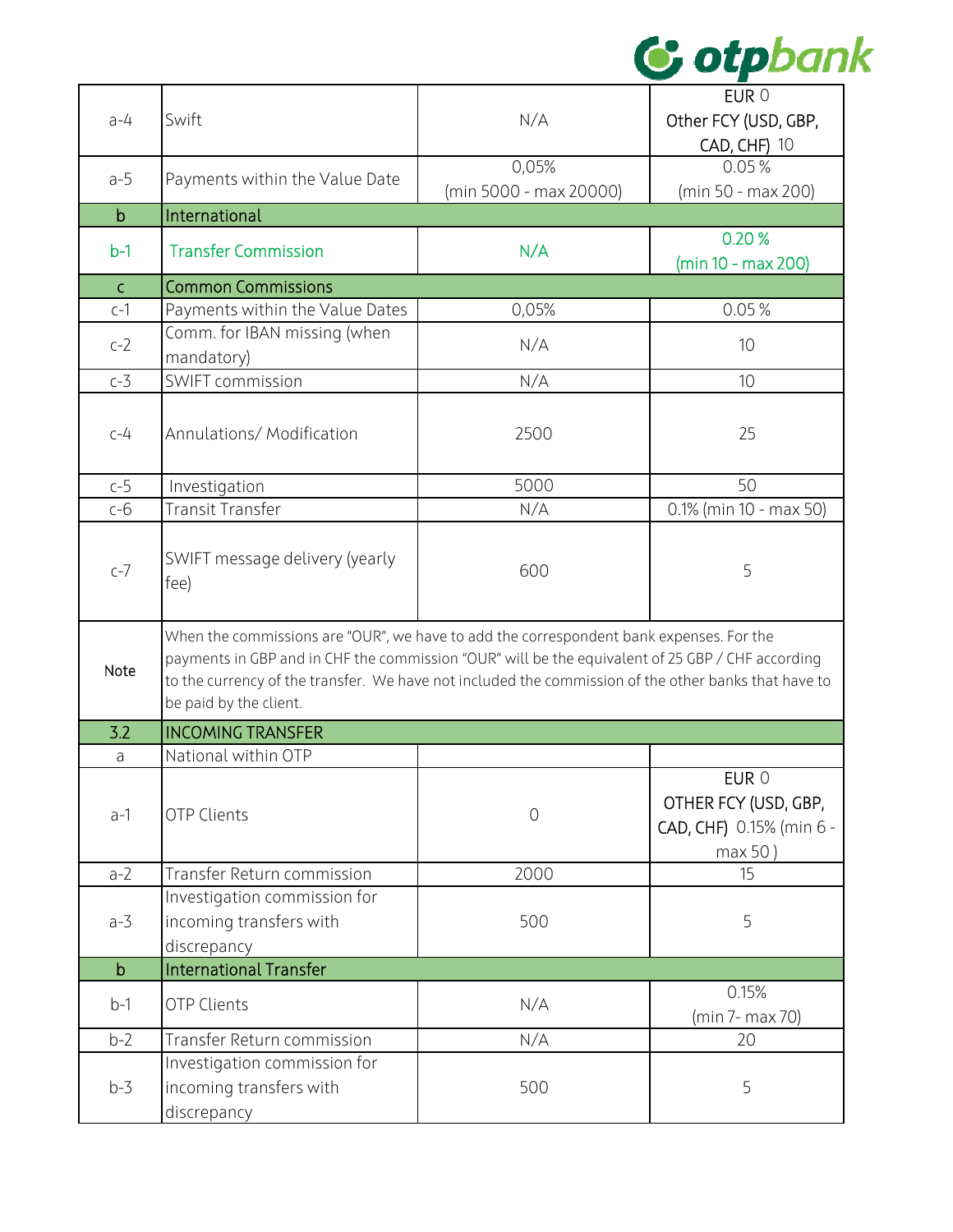

| IV.          | PAYMENTS THROUGH<br><b>ONLINE BANKING</b> | $\overline{\sf ALL}$            | <b>FCY</b>                                                                  |
|--------------|-------------------------------------------|---------------------------------|-----------------------------------------------------------------------------|
| a            | National within OTP                       | $\overline{0}$                  | $\overline{0}$                                                              |
| $\mathsf{b}$ | National in other banks                   |                                 |                                                                             |
| $b-1$        | Transfers 0 - 20,000 ALL                  | $\overline{0}$                  |                                                                             |
| $b-2$        | Transfers 20,001 - 1,499,999 ALL          | 250                             | N/A                                                                         |
| $b-3$        | Transfers over 1,500,000 ALL              | 750                             |                                                                             |
| $b-4$        | Swift                                     | N/A                             | EUR 0<br>Other FCY (USD, GBP,<br><b>CAD, CHF) 10</b>                        |
| $b-5$        | Payments within the Value Date            | 0,05%<br>(min 5000 - max 20000) | 0.05%<br>(min 50 - max 200)                                                 |
| $\mathsf{C}$ | International                             | N/A                             | <b>EUR</b> 0.1% (min3 max 25)<br>OTHER FCY (USD, GBP,<br>CAD, CHF)<br>0.10% |
| $c-1$        | Swift                                     | N/A                             | 10                                                                          |
| $c-2$        | Payments within the Value Date            | 0,05%                           | 0.05%                                                                       |
| $\mathsf{d}$ | <b>Transaction Limit</b>                  | 100,000                         |                                                                             |
| e            | Daily Limit                               | 200,000                         |                                                                             |
| f            | <b>Monthly Limit</b>                      | 1,200,000                       |                                                                             |

| $\overline{\vee}$                                            | <b>CREDIT FACILITY LINE</b><br><b>COMMISSION</b> | <b>ALL</b> | <b>FCY</b> |
|--------------------------------------------------------------|--------------------------------------------------|------------|------------|
| a                                                            | <b>Administration Fees</b>                       |            |            |
| Secured with Time Deposit/<br>$a-1$<br><b>Treasury Bills</b> |                                                  | 0.10%      |            |
|                                                              |                                                  |            |            |
| $a-2$                                                        | Secured with Bank Guarantee                      | 0.20%      |            |
| $a-3$                                                        | Secured with other collateral                    | 1.00%      |            |
| b                                                            | <b>Risk fee</b>                                  |            |            |
|                                                              | Secured with Time Deposit/                       | $0.3%$ p.q |            |
| $b-1$                                                        | <b>Treasury Bills</b>                            |            |            |
| $b-2$                                                        | Secured with Bank Guarantee                      | $0.7%$ p.q |            |
| $b-3$                                                        | Secured with other collateral                    | $0.7%$ p.q |            |
| C.                                                           | Commitment fee                                   |            |            |
| $c-1$                                                        | Secured with Time Deposit/                       | 0          |            |
|                                                              | <b>Treasury Bills</b>                            |            |            |
| $c-2$                                                        | Secured with Bank Guarantee                      | $\bigcap$  |            |
| $c-3$                                                        | Secured with other collateral                    | 1.00% p.a  |            |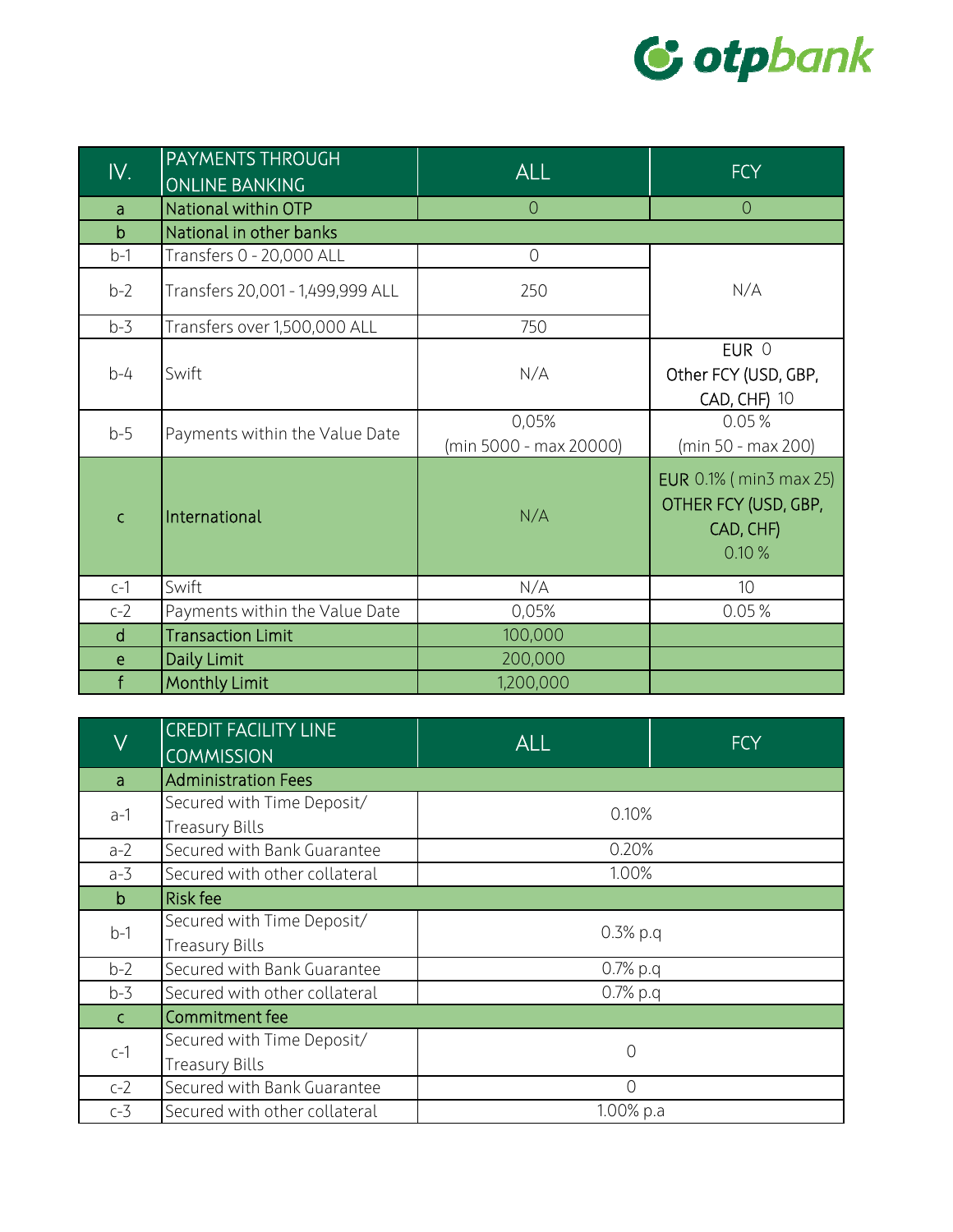

| VI           | FEES & COMMISSIONS LOANS                                                                                                                             | <b>ALL</b>              | <b>FCY</b> |
|--------------|------------------------------------------------------------------------------------------------------------------------------------------------------|-------------------------|------------|
| 6.1          | <b>Administration Fees</b>                                                                                                                           |                         |            |
| a            | Cash Collateral                                                                                                                                      | 0.005                   |            |
| b            | <b>Business Express</b>                                                                                                                              |                         |            |
|              | 0-1] years                                                                                                                                           | 2.50%                   | N/A        |
|              | $[1-2]$ years                                                                                                                                        | 2.50%                   | N/A        |
|              | $[2-3]$ years                                                                                                                                        | 2.50%                   | N/A        |
|              | $[3-5]$ years                                                                                                                                        | 2.00%                   | N/A        |
|              | [5-7] years                                                                                                                                          | 2.00%                   | N/A        |
| $\mathsf{C}$ | Working Capital / Overdraft                                                                                                                          | 1.25%                   | 1.50%      |
| d            | Working Capital / Term Loan                                                                                                                          | 1.25%                   | 1.50%      |
| е            | <b>Fixed Assets</b>                                                                                                                                  | 1.25%                   | 1.50%      |
| $\mathsf{f}$ | Leasing                                                                                                                                              | 1.50%                   | 1.50%      |
| 6.2          | Penalties for overdue Loans                                                                                                                          | Interesi i kredisë +20% |            |
| 6.3          | Early payment of loan fee (with<br>company's funds)                                                                                                  | 3.00%                   |            |
| 6.4          | Early payment of loan fee (with                                                                                                                      | 5.00%                   |            |
| 6.5          | <b>Renewal of Credit Line -</b><br>Administration fee                                                                                                | 0.50                    |            |
| 6.6          | Amendment of the loan<br>contract                                                                                                                    | 5,000                   |            |
| <b>Note</b>  | Commission in case of T&C change in loan contract (collateral; guarantor; interest; credit terms;<br>technical OVD renewal; change of business name) |                         |            |

| VII | <b>CARDS COMMISSIONS</b>                     | <b>ALL</b>     | <b>FCY</b> |
|-----|----------------------------------------------|----------------|------------|
| 7.1 | <b>Professional MasterCard</b>               |                |            |
| a   | Initial Member fees                          | 500            |            |
| b   | Monthly fee                                  | 200            |            |
|     | Initial Member fee for more than<br>one card | 500            |            |
| d   | Monthly fee for more than one<br>card        | 100            |            |
| e   | New Card and PIN with client<br>request      | 700            |            |
|     | Card annulation                              | $\overline{O}$ |            |
| g   | Balance inquiry through OTP ATM              | 0              |            |
| 7.2 | <b>Common Commission</b>                     |                |            |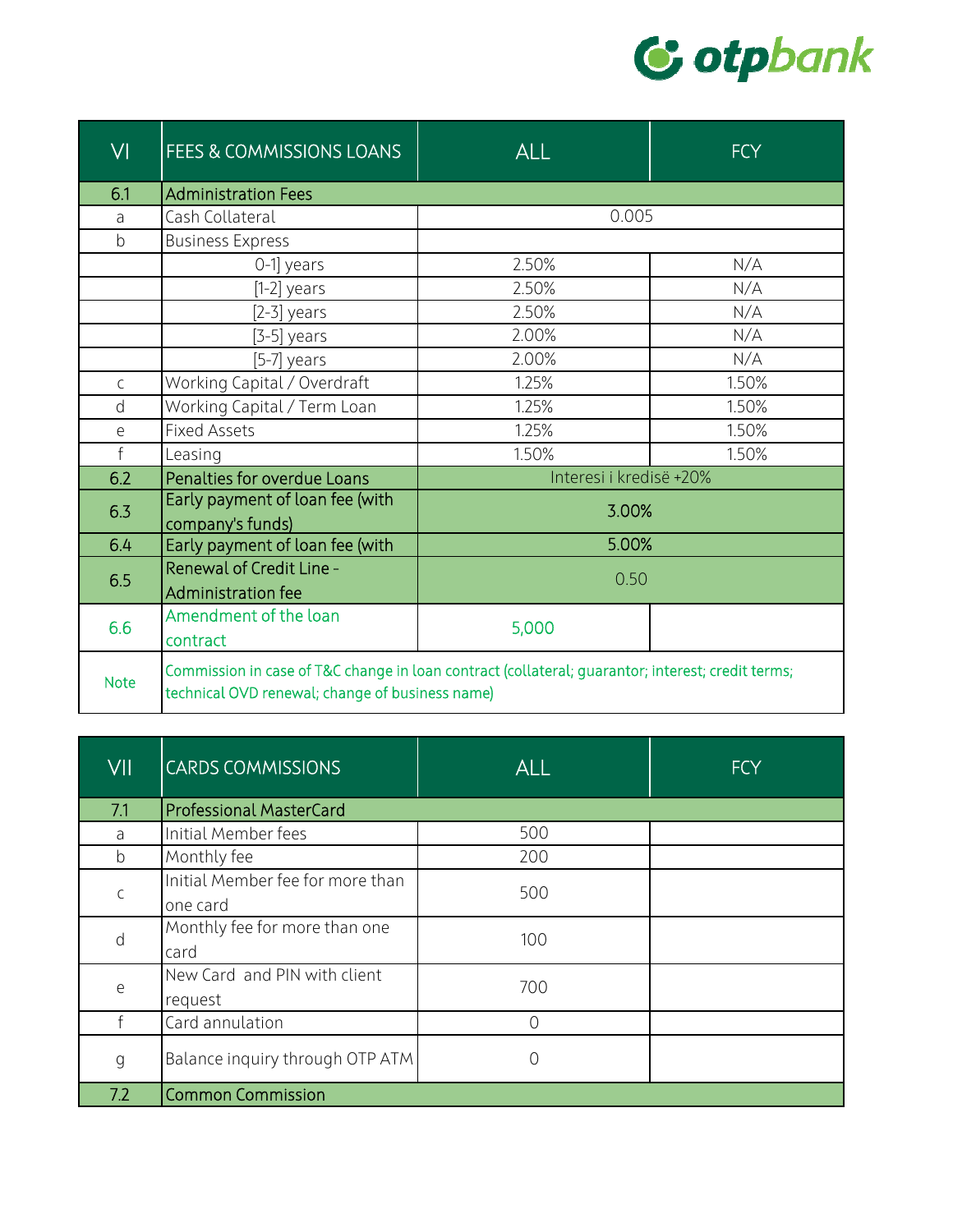

| a            | National Cash advance (outside<br>OTP)               | $\bigcirc$     |            |
|--------------|------------------------------------------------------|----------------|------------|
| b            | International Cash Advance                           | $\circ$        |            |
| $\mathsf C$  | Cash withdraw OTP ATM-s                              | $\overline{O}$ |            |
| d            | National Cash withdraw Other<br>ATM-s                | $\circ$        |            |
| e            | International Cash withdraw ATM                      | $\bigcirc$     |            |
|              | Balance inquiry through OTP AtM                      | N/A            |            |
| $\mathsf{f}$ | National POS purchase                                | $\overline{O}$ |            |
| $\mathsf{g}$ | International POS purchase                           | $\bigcirc$     |            |
| h            | Internet purchase                                    | $\overline{O}$ |            |
|              | PIN change in OTP ATM-s                              | $\overline{O}$ |            |
| j            | PIN change in other bank's ATM-s                     | $\circ$        |            |
| $\mathsf{k}$ | Balance inquiry in OTP ATM-s                         | $\overline{O}$ |            |
|              | Balance inquiry in other bank's<br>ATM-s             | $\circ$        |            |
| 7.3          | <b>Card Limits</b>                                   |                |            |
| a            | ATM Daily (Domestic +<br>International)              | 150,000        |            |
| $\mathsf b$  | POS Daily (Domestic +<br>International) + E Commerce | 450,000        |            |
| $\mathsf{C}$ | Contactless Limit                                    | 4500 ALL       |            |
|              |                                                      |                |            |
|              | <b>DIFFERENT</b>                                     |                |            |
| VIII         | <b>COMMISSIONS</b>                                   | <b>ALL</b>     | <b>FCY</b> |
| a            | Bank confirmation for non loan                       | 1,000          | 10         |
| $\mathsf{b}$ | <b>Recommendation letter</b>                         | 1,500          | 15         |
| C            | Notification for lost/stolen<br>cheques              | 500            | 5          |

| IX. | <b>IPACKAGES</b>                                 | ALL         | <b>FCY</b> |
|-----|--------------------------------------------------|-------------|------------|
| a   | <b>PRO Basic Package (without e-</b><br>banking) | 300 / Month |            |
|     | PRO Active Package (without e-<br>banking)       | 450/Month   |            |

Confirmation Current account (audit issues) 2,000 <sup>20</sup>

d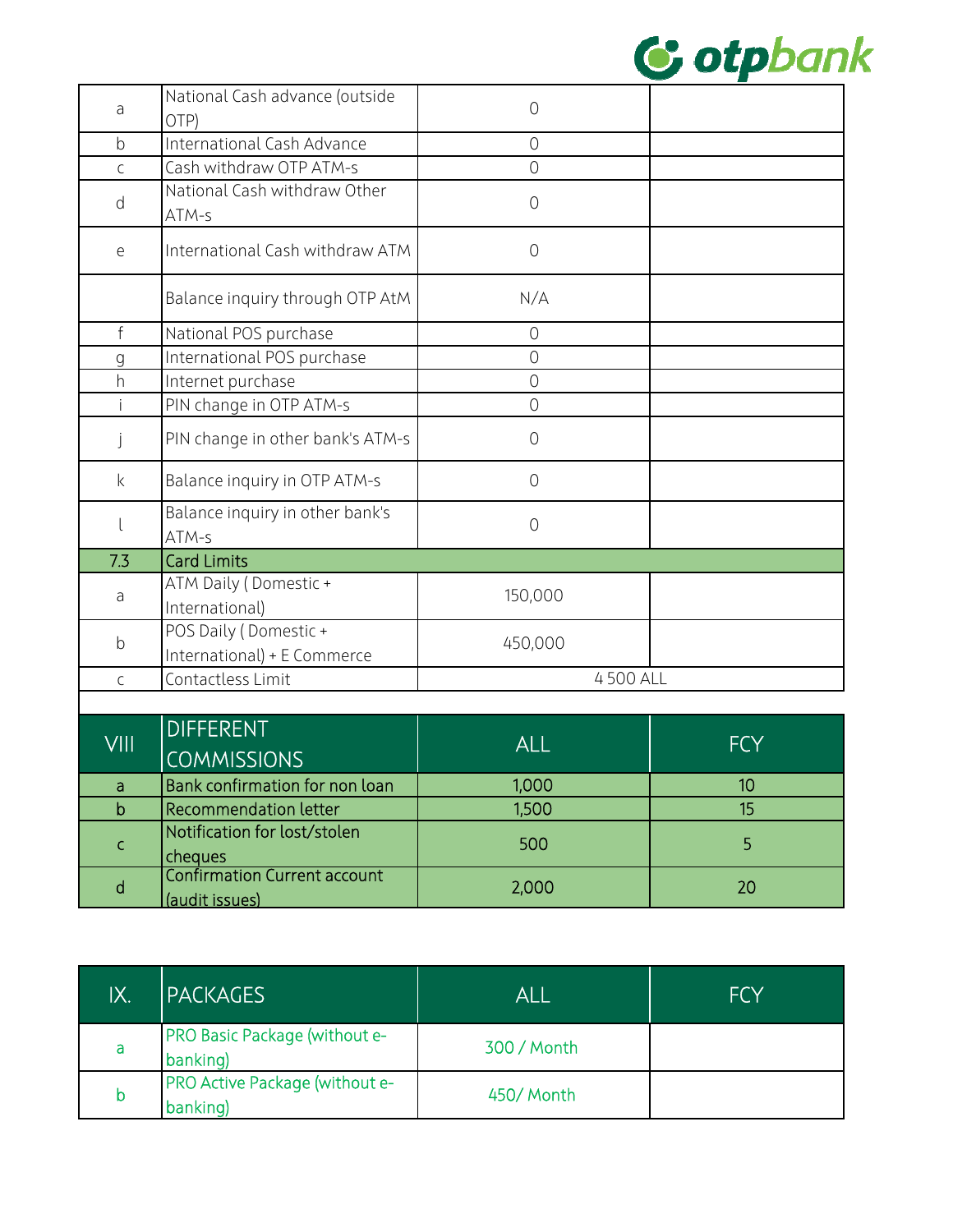

|      | 1. Client shall pay 50% of the membership fee for the card if the card is part of the package and 100% |
|------|--------------------------------------------------------------------------------------------------------|
| Note | of the membership fee for the card if the card is not part of the package.                             |
|      | 2. Profit existing package will continue to maintain the same price of 560 Lekë / Month.               |
|      |                                                                                                        |

| X           | <b>CHEQUES</b>                                                                    | <b>ALL</b>                       | <b>FCY</b>                  |
|-------------|-----------------------------------------------------------------------------------|----------------------------------|-----------------------------|
| 10.1        | <b>OTP Cheques</b>                                                                |                                  |                             |
| a           | <b>Issuing Bank Cheques</b>                                                       | 0.15%<br>(min 1,000 - max 3,000) | 0.15%<br>(min 10 - max 30)  |
| $\mathsf b$ | Issuing personal Cheques                                                          | 1,000                            | 10                          |
| 10.2        | Payments of OTP Bank Cheque                                                       |                                  |                             |
| a           | Presented in OTP                                                                  | $\overline{0}$                   | $\overline{O}$              |
| a.1         | Paid in the account                                                               | $\overline{O}$                   | $\sqrt{a}$                  |
| a.2         | Cash                                                                              | 0.1%                             | 0.1%                        |
| $\mathsf b$ | Presented in other banks                                                          | 0.15%<br>(min 500 - max 5,000)   | 0.15%<br>(min 5 - max 50)   |
| 10.3        | Payments of OTP Personal<br>Cheque                                                |                                  |                             |
| a           | Presented in OTP                                                                  |                                  |                             |
| a.1         | Paid in the account                                                               | $\overline{O}$                   | $\overline{O}$              |
| a.2         | Cash                                                                              | 0.1%<br>(min 300 - max 1,500)    | 0.1%<br>$(min 3 - max 15)$  |
| $\mathsf b$ | Presented in other banks                                                          | 0.15%<br>(min 500 - max 5,000)   | 0.15%<br>(min 5 - max 50)   |
| Note        | The commission amount is deducted from the cheque amount                          |                                  |                             |
| 10.4        | Cheques of local banks                                                            |                                  |                             |
| a           | Payment of bank Cheques*                                                          | 0.15%<br>(min 500 - max 5,000)   | 0.15%<br>(min 5 - max 50)   |
| $\mathsf b$ | Payment of Personal Cheques **                                                    | 0.15%<br>(min 500 - max 5,000)   | 0.15%<br>(min 5 - max 50)   |
| Note        | The value date for the bank cheques is +2 (*) and for personal cheques +4 (**)    |                                  |                             |
| 10.5        | Traveller's cheques                                                               |                                  |                             |
| a           | Traveller's cheques payment at<br>sight                                           | N/A                              | 1% (min 5*)                 |
| b           | Traveller's cheques payment for<br>collection                                     | N/A                              | $0.5\%$ (min 20 - max 100)  |
| Note        | * The commission is per cheque                                                    |                                  |                             |
| 10.6        | <b>Others</b>                                                                     |                                  |                             |
| <u>a</u>    | Foreign Cheques for collections*                                                  | N/A                              | $0.15\%$ (min 20 - max 100) |
| $\mathsf b$ | Return of unpaid cheque                                                           | N/A                              | 20                          |
| Note        | We have not included the commissions for the correspondent banks and courier post |                                  |                             |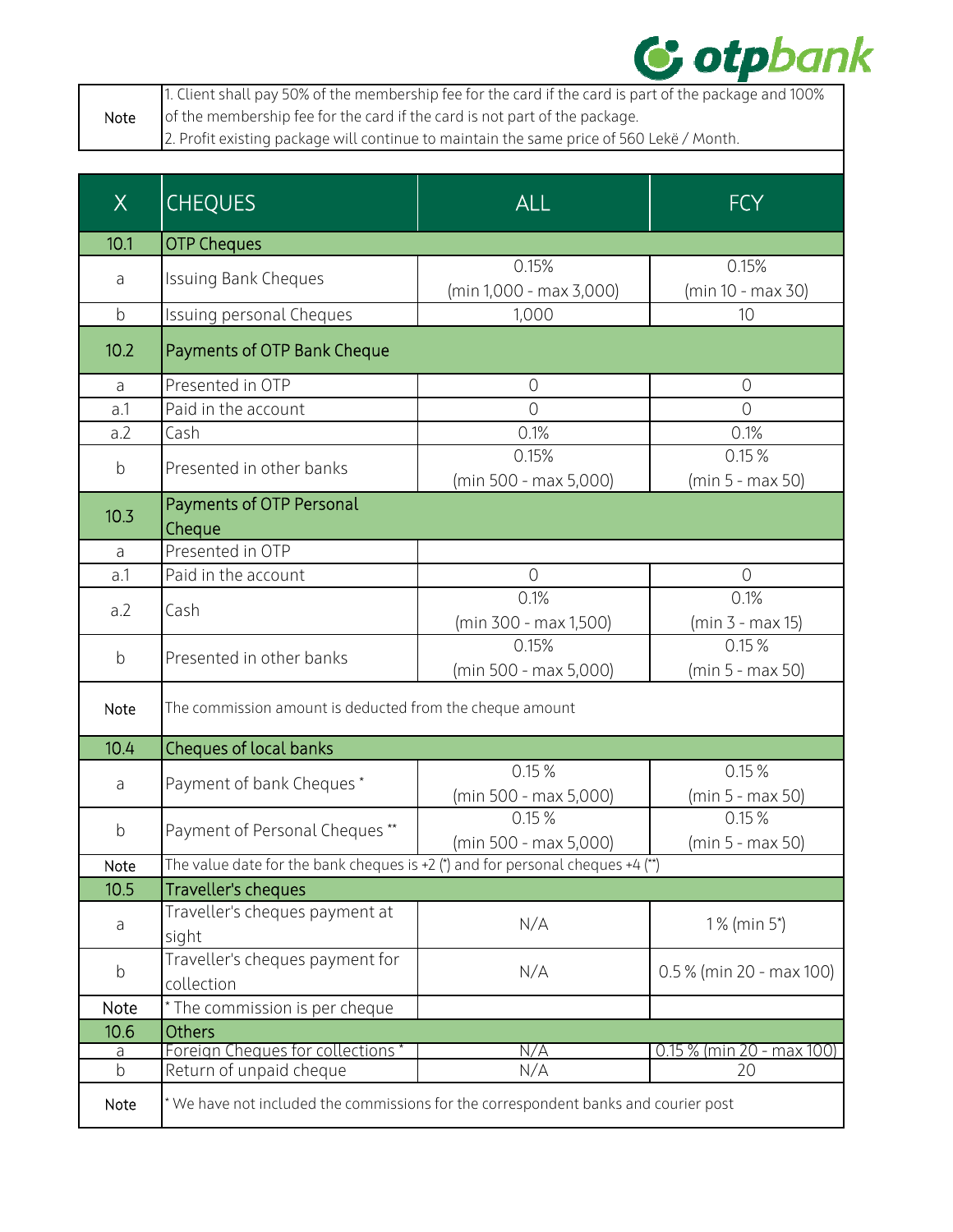

| XI           | <b>BROKERAGE &amp; CUSTODY</b><br><b>SERVICE</b>                                  | <b>ALL</b>                                                     | <b>FCY</b>                                                       |  |  |
|--------------|-----------------------------------------------------------------------------------|----------------------------------------------------------------|------------------------------------------------------------------|--|--|
| 11.1         | Brokerake service/ Fees for Brokerage service                                     |                                                                |                                                                  |  |  |
| 11.2         | Participation in auctions for the issuance of Government Securities               |                                                                |                                                                  |  |  |
| a            | Account opening/blocking                                                          | $\overline{O}$                                                 | $\overline{0}$                                                   |  |  |
| $\mathsf b$  | Mediation for a winning bid                                                       | 1500                                                           | 15                                                               |  |  |
| $\mathsf C$  | Mediation for on profit offer                                                     | 1500                                                           | 15                                                               |  |  |
| d            | Order cancel                                                                      | 500 recipt of orders until<br>15.00 on t-1 of the auction date | 5 receipt of orders until<br>15.00 on t-1 of the<br>auction date |  |  |
| 11.3         | Market execution orders                                                           |                                                                |                                                                  |  |  |
|              | (Receive/Transmit/Execute)                                                        |                                                                |                                                                  |  |  |
| a            | Domestic market securities (FIX<br>Income + Tbills)                               | 0.1% of nom value min 1500                                     | 0.1% of nom value min<br>15                                      |  |  |
| $\mathsf b$  | For Fix Income securities in<br>international markets                             |                                                                | 0.2% of nom value min<br>20                                      |  |  |
| $\mathsf{C}$ | For shares in international                                                       |                                                                | 0.3% * price min 20                                              |  |  |
| Note         | * Mediation activity contains mainly one-sided fees.                              |                                                                |                                                                  |  |  |
| 11.4         | <b>Custodian Service</b>                                                          |                                                                |                                                                  |  |  |
| a            | Account opening                                                                   | $\overline{0}$                                                 | $\overline{0}$                                                   |  |  |
| $\mathsf b$  | Acccount closure                                                                  | $\overline{0}$                                                 | $\overline{0}$                                                   |  |  |
| $\mathsf{C}$ | Maintenance fee (expressed in<br>annual terms)                                    | 0.1% of nom value<br>(min 1,000 - max 7,000) "                 | 0.15% of nom value min<br>15                                     |  |  |
| d            | Locking/unblocking the tittle<br>for/left as collateral                           | 500                                                            | 15                                                               |  |  |
| e            | Settlement of transactions                                                        | 500                                                            | 15                                                               |  |  |
| $\mathsf{f}$ | Cancellation of the transaction /                                                 | 500                                                            | 15                                                               |  |  |
| $\mathsf g$  | Repayment of coupon / dividend                                                    | $\circ$                                                        | $\overline{0}$                                                   |  |  |
| h            | Repayment of nominal value at<br>maturity                                         | $\overline{0}$                                                 | $\overline{0}$                                                   |  |  |
| Note         | Guardianship service fees are in annual terms and will be applied every 6 months. |                                                                |                                                                  |  |  |

| XII. | <b>ONLINE BANKING</b>                             | ALL                      | <b>FCY</b> |
|------|---------------------------------------------------|--------------------------|------------|
| 12.1 | Initial fee                                       | 300                      |            |
| 12.2 | Monthly fee                                       | 250                      | 2.5        |
| 12.3 | Commission for MOTP (Mobile<br>One Time Password) | $\overline{\phantom{a}}$ |            |